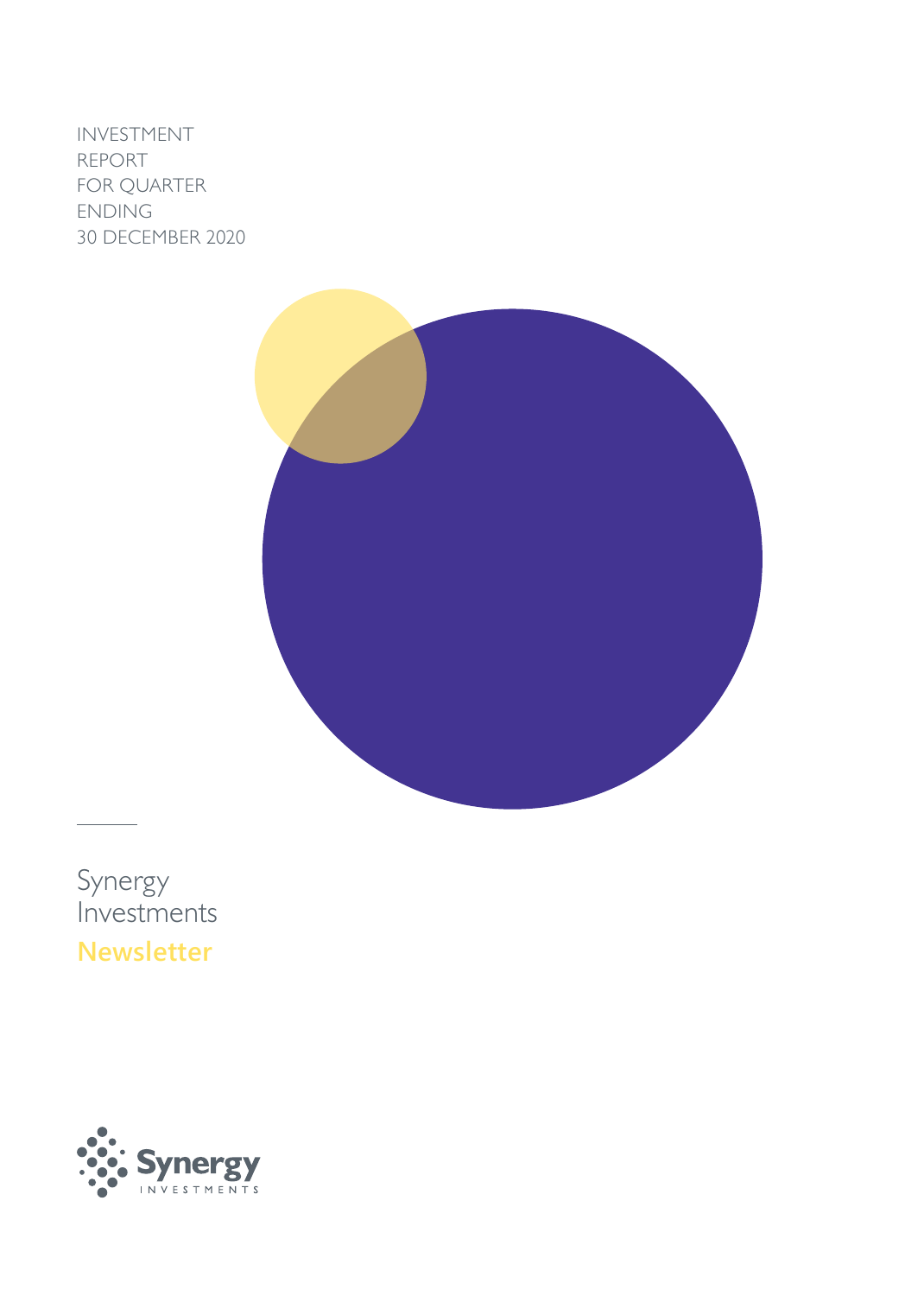# Market Commentary

When we reflect on the performance of global equity markets over the last 12 months, a picture really does tell a thousand words...

The following chart highlights the cumulative performance of the S&P Global Broad Market Index[1] (in USD) over the course of the tumultuous last 12 months. After falling over 30% during the first quarter when the initial wave of the global pandemic hit, the index then defied all expectations by, remarkably, closing out the year with a gain of +16.8%. From the low point on 23 March, this represented a global share market rebound of just over 73%!

When a year like 2020 comes along, it provides a stark reminder of the difficulties of forecasting. In January, almost no one was predicting a deadly global pandemic. And yet, before the quarter was out we were facing the unimaginable, and global shares had fallen in a heap. In late March, the world was struggling to come to terms with what had occurred. We were besieged by escalating Covid-19 infection rates, mounting deaths, border closures, country lockdowns and extreme economic uncertainty. In the midst of all of this, very few were predicting the extraordinary speed and strength of the market rebound soon to follow.

However, by the end of the year, even while second and third waves of the pandemic were battering the USA and Europe, and with a contested US presidential election where the sitting president was refusing to accept the results, global share markets were moving sharply back into positive territory.

The key difference now was that Covid-19 vaccines were beginning to be distributed in the northern hemisphere.

And even though we still don't know how the post-Covid world will look or function (particularly in relation to international travel and tourism), the faster-thanexpected arrival of the vaccines provided the impetus to push share markets to new heights.

In this most extraordinary year, it wasn't interest rates, inflation, growth rates or profitability that were the main drivers of returns. It was confidence. In the first quarter, confidence quickly evaporated as we collectively began to fear for our lives and our livelihoods. However, as we gradually readjusted to the idea that we had the capacity to protect ourselves and that governments everywhere were not going to stand idly by while their economies tanked, our fears slowly changed to hope and, finally, to optimism.

Although history will record 2020 as a year like no other, there were still a few lessons to take from this highly unusual year:

- 1. Investing when the outlook looks bleak remains a profitable strategy. The share market is forward looking and if we always wait for the reassurance of improving news headlines, then it is likely the best gains have already been made. Anyone that bought shares while the market was going down in March ended up with a great return for the year.
- 2. A weak economy doesn't necessarily mean a weak share market. As economies were shutting down and the business outlook was nosediving in March, there were projections both here and overseas about possible double digit unemployment rates. That can't possibly be a good time to invest, right? Wrong. Figure 2 below summarises the performance of US shares over the last 73 years (1948–2020), based on the prevailing unemployment rate:





*<sup>[1]</sup> A float-adjusted market capitalisation global share index measuring the US dollar performance of over 11,000 constituent companies across 25 developed and 25 emerging market countries.*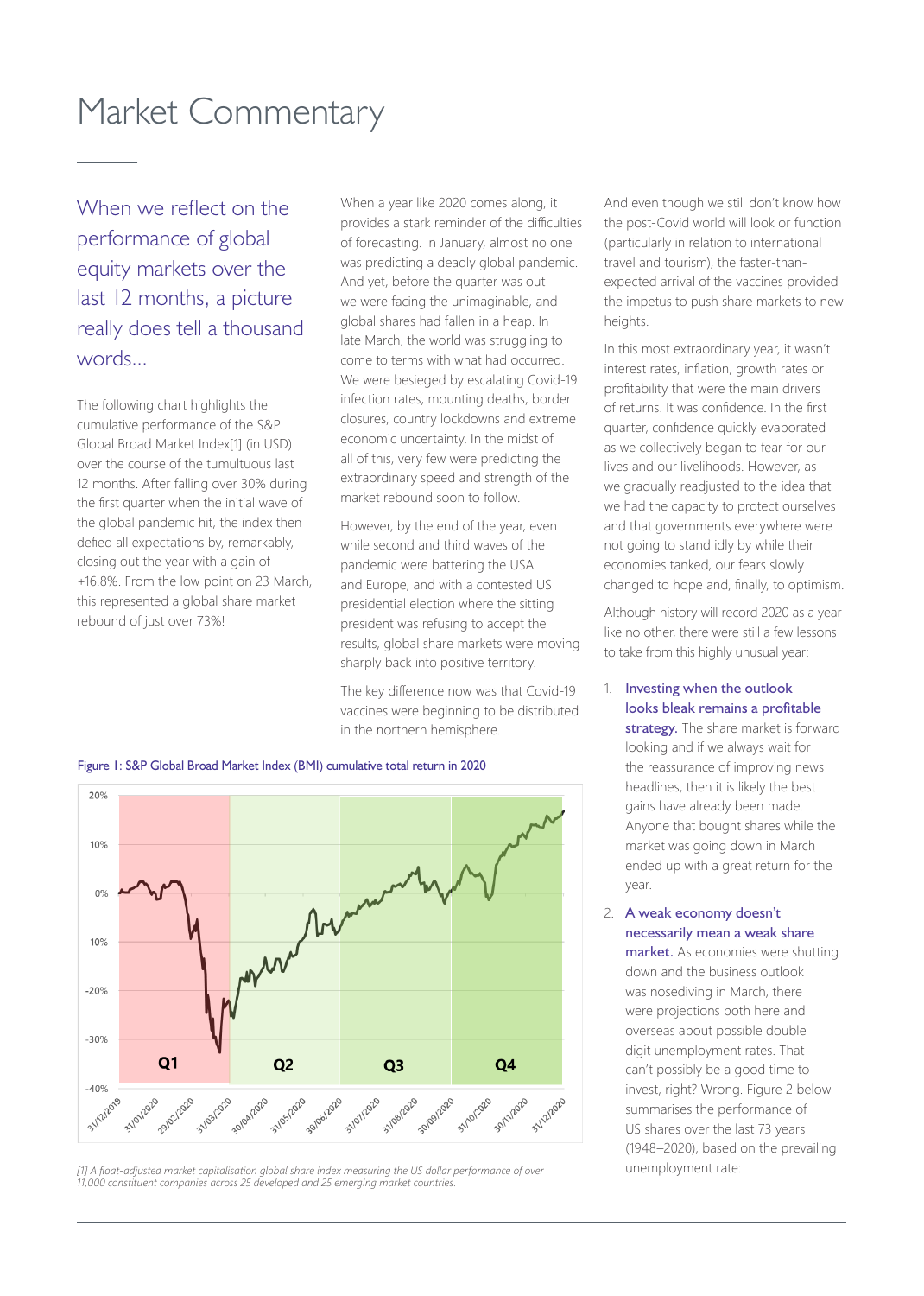#### Figure 2: US unemployment vs S&P 500 index returns

| US unemployment | Frequency | S&P 500<br>annualised returns |
|-----------------|-----------|-------------------------------|
| $>9\%$          | 5%        | 34.7%                         |
| $7\% - 9\%$     | 17%       | 16.9%                         |
| $5\% - 7\%$     | 45%       | 10.6%                         |
| $< 5\%$         | 33%       | 6.9%                          |

Although US unemployment exceeds 9% relatively infrequently (around 5% of the time), these periods have, counterintuitively, coincided with the best average US share market returns. We saw a continuation of this pattern in 2020. The US economy hit 14.7% unemployment in April, just as the share market there commenced its strong upswing.

3. Outcomes always seem obvious in hindsight. Looking back and seeing the global share market having rallied over 73% off its low, it's tempting to tell ourselves that we knew this would happen. But on 23 March, no one could have predicted the timing, size and speed of this market recovery. Governments around the world played a very significant hand in this by collectively pumping trillions of dollars of stimulus towards businesses and individuals.

While this flood of financial support could not stop the virus, it was able to steer us away from an economic depression. And the impact this has had on investor confidence, and asset prices, is all too apparent from the share market performances witnessed over the last nine months of 2020.

After what we all went through in 2020, it would be a truly brave (or foolhardy?) person who attempted to provide a detailed roadmap for the year ahead. Although the arrival of several Covid-19 vaccines gives us cause for renewed optimism, the list of reasons for investor uncertainty heading into 2021 remains long.

For starters, we still have a global pandemic. We still have intermittent lockdowns, travel restrictions, volatile markets and extreme political turbulence.



We have considerable uncertainty over large parts of the economy and of job sustainability. We also now have new record levels of government debt, and questions over how it will ever be repaid. In the meantime, we continue to have historically low interest rates and the likelihood these will stay low for an extended period. It's a sobering list. But before we get too despondent, we should remember that most of these issues, in one form or another, were also present in 2020 and, for the last nine months of that year, investors enjoyed great returns.

We don't know what 2021 will bring, but we do know it will bring its own unique set of challenges. If 2020 taught us anything it was that, through no fault of our own, we can sometimes be in situations that we are uncertain how to handle. And when those situations have the potential to severely impact our investment or retirement plans, then we really need to be able to make the smartest decisions possible.

The idea that share prices can sometimes fall significantly and yet still manage to rebound is not new. In fact, on average, we expect share market returns to be negative once every three or four years. But we continue to allocate to shares because it's in the share markets that we expect the bulk of our long term returns to be generated.

### It never stops being uncomfortable when share prices are falling but the best advice, even at those times, is to stick to your plan. For all long term investors who experienced the awful first quarter in 2020, the decision to stay invested was very likely their best investment decision of the year.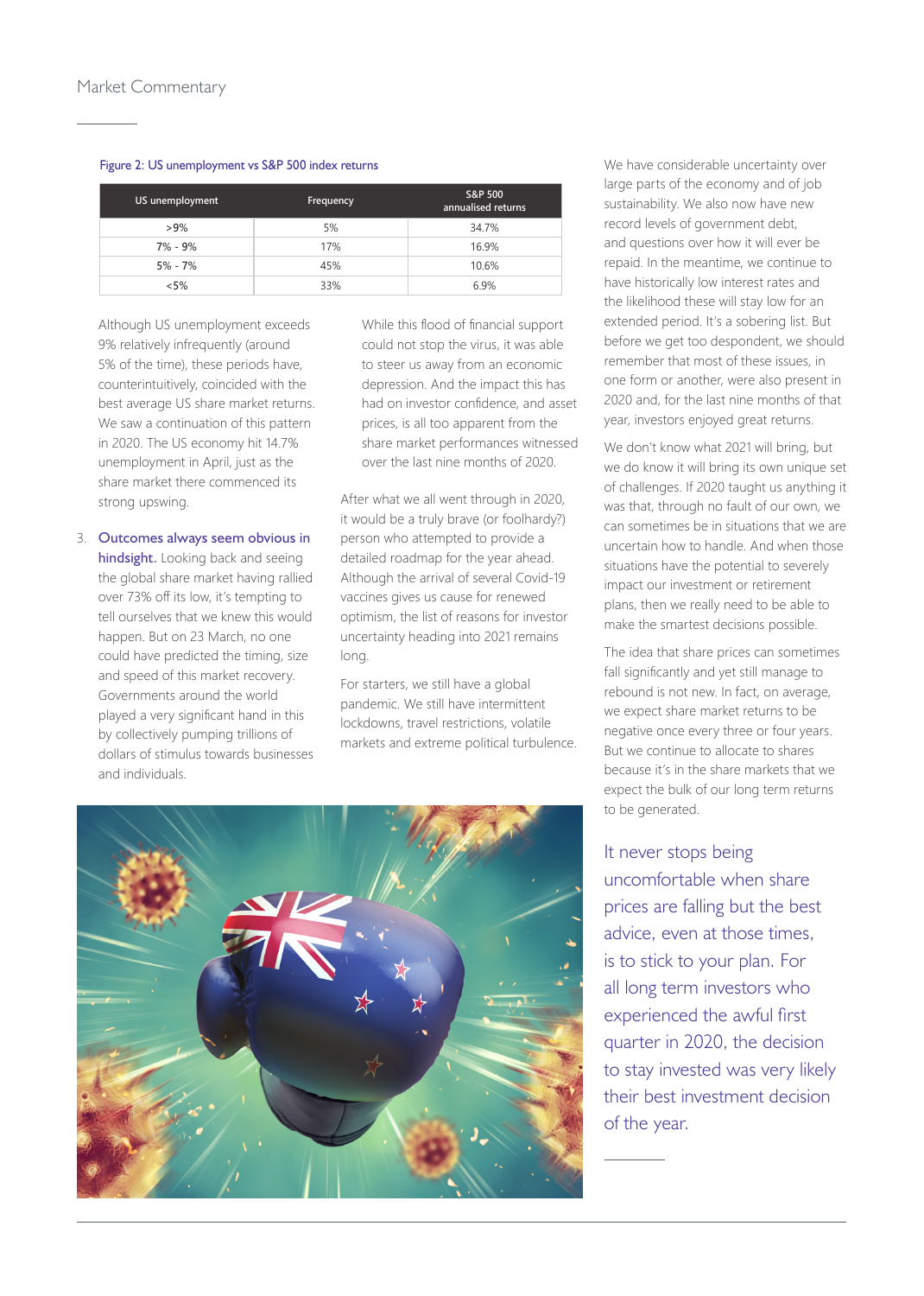# Key Market Movements

In a remarkable achievement by medical researchers, several Covid-19 vaccines displayed extremely positive trial results during the final quarter of 2020. These results were both sooner than expected, and with high efficacy rates, which fuelled expectations of a quicker return to social and economic normality. In December, initial vaccines were approved for international distribution and the global inoculation against Covid-19 commenced.

This was very positive for markets, with expectations of an increase in near term economic output and revenues driving share prices higher almost across the board, even as a 'second wave' of Covid was causing increasing infection and mortality rates around the world.

Overall returns through the quarter were generally positive for riskier assets, and many share markets posted significant gains to close out an unforgettable year with solid returns. This is an outcome few of us would have dared dream of in late March.

#### INTERNATIONAL SHARES

**INTERNATIONAL SHARES**<br> **+11.7%** The final quarter of 2020 started similar to the rest of the year, with (hedged) high levels of uncertainty resulting in heightened volatility for risky assets. to NZD)

 $+4.6%$ 

(unhedged) It was largely anticipated that Joe Biden would prevail in the US presidential election, yet a risk of a disorderly transition of power weighed on the economic outlook. This also led to delays in finalising US government support packages which stifled investor sentiment as October drew to a close.

> The November election delivered a comfortable margin of victory (eventually) for Biden, which was followed closely by positive vaccine news and the finalisation of US government support packages in late December. This triple dose of good news "Trumped" the incumbent's claims of election fraud, driving very strong share market performance through November and December pushing all major developed markets equity indices to strongly positive returns for the quarter. The S&P 500 Index (total returns in USD) advanced +12.1% for the quarter, closing out a remarkable +18.4% return for the year.

In Europe, share market performance was also very strong. This was largely due to the positive vaccine news, the approval of further recovery packages by the European Union, and the finalisation of the Brexit trade deal in late December. For the quarter, the MSCI Europe ex UK Index (in local currency) gained +10.2%, dragging the 2020 return into the black at +2.1%.

The same themes drove the British FTSE 100 index up by +10.9% to close the year down -11.5% (in GBP terms). Japanese shares also participated in the rally with the MSCI Japan Index advancing +12.8% for the quarter to lift its annual return back into the positives.

The New Zealand dollar was generally strong versus foreign currencies and this meant that hedged foreign assets outperformed. In New Zealand dollar terms, the MSCI World ex Australia Index delivered a quarterly return of +11.7% on a hedged basis and +4.6% unhedged. For the complete 2020 calendar year the New Zealand dollar hedged index ended up +11.4% and the unhedged index up +8.6%.

#### EMERGING MARKETS SHARES

Emerging market shares generated their strongest quarterly return in over a decade, with Korea and Brazil both notable  $+10.1%$ 

outperformers. Conversely, Egypt - where new daily Covid cases accelerated, posted the lone negative return across the entire emerging markets region. Overall, the MSCI Emerging Markets Index (gross return in USD) advanced +19.8% over the quarter to return +18.7% for the year.

Positive vaccine news lifted hopes for a global economic recovery in 2021. This helped bolster commodity prices, which was generally very supportive for emerging market net exporters. US dollar weakness during the quarter was also a positive, as the debt servicing burden for many emerging market nations holding USD denominated debts was reduced.

Regional heavyweight, China, produced a solid positive return for the quarter, but lagged the regional average. The launch of an anti-trust investigation into Alibaba and a further escalation in US-China tensions both dragged on sentiment.

In unhedged New Zealand dollar terms, the MSCI Emerging Markets Index produced a quarterly return of +10.1%, for a +11.0% calendar year return.

*Source: MSCI Emerging Markets Index (gross div.)*



#### NEW ZEALAND SHARES

The New Zealand stock exchange rode the fourth quarter surge in global share markets by delivering an excellent +11.5% over the quarter as the local index posted a +14.6% gain for the year; a result scarcely believable nine months earlier.

During December, New Zealand's GDP for the third quarter of the year was released. The reported growth rate of +14.0% represented the largest quarterly rise in growth on record, confirming the strong recovery of the domestic economy post Covid lockdowns. This strong economic performance was reflected in domestic business confidence, with the ANZ business survey indicating a very positive outlook for profit expansion and investment intentions in the year ahead.

This improving sentiment added to a growing sense that a 'return to normality' might be possible some time in 2021, and saw a number local firms' share prices jump appreciably in the final quarter of the year.

Notable firms amongst the better performers during the quarter were Fletcher Building (+53.2%), Mainfreight (+51.7%) and Meridian Energy (+49.9%), with all generally citing improving trading conditions and profitability expectations.

Towards the other end of the spectrum, in mid-December the a2 Milk Company announced a downward revision to their August guidance, now stating that their full 2021 financial year revenue was forecast to be \$350m to \$500m lower than previously advised. This resulted in a swift -22.1% daily price decline on 18 December and led the firm to significantly underperform the overall market, posting a -21.3% return for the fourth quarter and a disappointing -19.6% for the full year.

*Source: MSCI World ex-Australia Index (net div.)*

*Source: S&P/NZX 50 Index (gross with imputation credits)*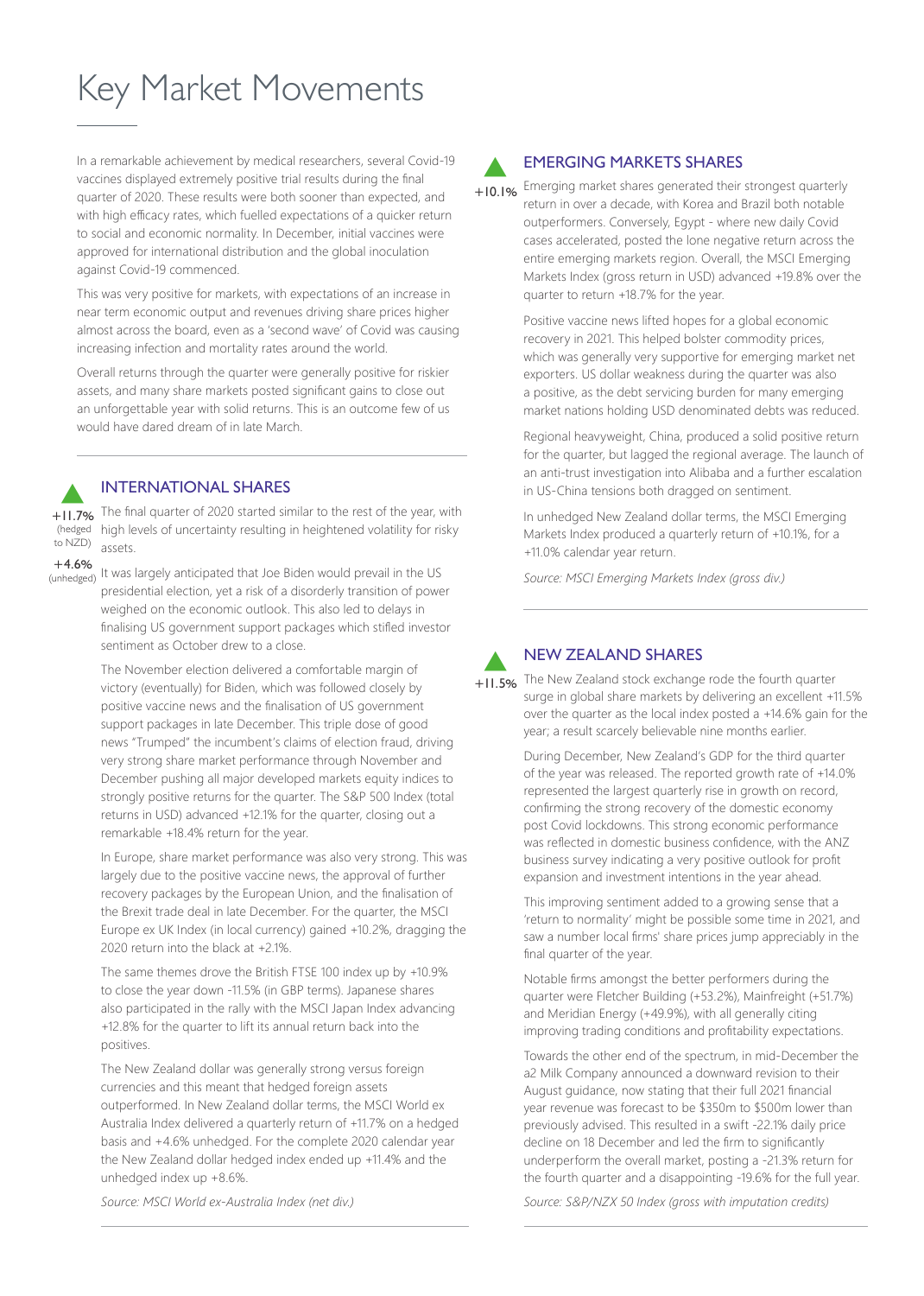**AUSTRALIAN SHARES**<br>**Australian share market returns were very strong and remarkably** evenly dispersed over the quarter. The large capitalisation S&P/ ASX 100 returned +13.78% in Australian dollar terms, while the small capitalisation S&P/ASX Small Ordinaries Index delivered +13.83%. Over the full year, small outperformed large by a sizable 8.41%.  $+10.1%$ 

> Commodity prices generally experienced a resurgence in the final quarter of 2020, and this was very positive for materials and resources companies in iron ore. Chinese economic stimulus to combat Covid impacts, coinciding with an interruption in Brazilian supply, drove the iron ore price up 27.5% in the last three months of the year. While this helped Rio Tinto and BHP advance 20.7% and 19.2% respectively for the quarter, Fortescue Metals delivered by far the greatest gains in the sector, up 43.7% for the quarter and 151.0% for the year.

> In a quarter of strong returns across a range of sectors, some of the previous sector laggards – namely financials, real estate and energy - finally found some strong support. Information technology, the sector that appeared to benefit most from Covid, also finished the year strongly. For the full 12 months, it delivered more than triple the return of the next best performing Australian market sector.

Returns to unhedged New Zealand investors were slightly reduced by a small appreciation in the New Zealand dollar over the quarter.

*Source: S&P/ASX 200 Index (total return)*

### **NEW ZEALAND FIXED INTEREST**

-1.0% Domestic bond returns were the only negative asset class over the fourth quarter as stronger economic data and improving investor sentiment brought an abrupt end to the trend of falling interest rates.

The sharpest rise in yields occurred in November driven by a combination of factors. New Zealand economic data had mostly been outperforming expectations, with sectors such as housing, employment, and exports all surprisingly robust. However, this had largely been ignored until the news of viable Covid-19 vaccines hit global headlines in October and November. Further upward pressure was added with the government's renewed focus on house price inflation and a 'walking-back' in the rate cut rhetoric from the Reserve Bank at their November meeting, which resulted in a jump in domestic vields.

By the end of the quarter, the 10-year New Zealand government bond yield finished 0.49% higher at 1.02%. It was a poor month overall for domestic fixed interest strategies.

Although credit securities generally outperformed government bonds, the rise in local bond yields was negative for bond prices and resulted in a -1.0% return for the S&P/NZX A-Grade Corporate Bond Index over the quarter, although the full year return was still a healthy +5.4%. The longer duration, but higher quality S&P/NZX NZ Government Bond Index declined -2.8% for the quarter while also delivering +5.4% for the year.

Source: S&P/NZX A-Grade Corporate Bond Index



#### INTERNATIONAL FIXED INTEREST

**INTERNATIONAL FIXED INTEREST**<br>+0.2% Government bond yields diverged quite markedly during the quarter. The US 10 year yield was 0.23% higher, ending the year at 0.91%. Investors appeared to be buoyed by the curtain closing on an erratic Trump administration and looking forward to a fresh start - and the prospect of a significant new spending programme – under President-elect Biden.

> German yields were flat while Italian and Spanish 10-year yields saw declines as the European Central Bank increased quantitative easing. Across the English Channel, the UK 10 year yield was little changed as growing vaccine optimism was tempered by Brexit uncertainty (i.e. what the trade deal really means for the UK) and new lockdown measures.

Corporate bonds also enjoyed a good quarter, generally outperforming government bonds, with both investment grade and lower credit quality bonds delivering strong positive total returns.

The FTSE World Government Bond Index 1-5 Years (hedged to NZD) posted a +0.2% gain to take its 12-month return to +3.2%, while the broader Bloomberg Barclays Global Aggregate Bond Index (hedged to NZD) returned +0.8% for the quarter for a +5.4% return in 2020.

*Source: FTSE World Government Bond Index 1-5 Years (hedged to NZD)*

### Table 1: Asset class returns to 31 December 2020

| <b>ASSET CLASS</b>              | <b>INDEX NAME</b>                                                          | 3<br><b>MONTHS</b> | 1<br><b>YEAR</b> | 3<br><b>YEARS</b> | 5<br><b>YEARS</b> | 10<br><b>YEARS</b> |
|---------------------------------|----------------------------------------------------------------------------|--------------------|------------------|-------------------|-------------------|--------------------|
| New Zealand<br>shares           | <b>S&amp;P/NZX 50</b><br>Index (gross with<br>imputation credits)          | $+11.5%$           | $+14.6%$         | $+17.0%$          | $+16.8%$          | $+16.1%$           |
| Australian<br>shares            | S&P/ASX 200<br>Index (total return)                                        | $+12.5%$           | $+4.2%$          | $+5.8%$           | $+8.9%$           | $+5.7%$            |
| International<br>shares         | MSCI World ex<br>Australia Index (net<br>div., hedged to<br>NZD)           | $+11.7%$           | $+114%$          | $+9.4%$           | $+11.8%$          | $+11.8%$           |
|                                 | MSCI World ex<br>Australia Index<br>(net div.)                             | $+4.6%$            | $+8.6%$          | $+10.1%$          | $+11.1%$          | $+10.9%$           |
| Emerging<br>markets<br>shares   | <b>MSCI</b> Emerging<br>Markets Index<br>(gross div.)                      | $+10.1%$           | $+11.0%$         | $+6.0%$           | $+12.1%$          | $+4.8%$            |
| New Zealand<br>fixed interest   | S&P/NZX A-Grade<br>Corporate Bond<br>Index                                 | $-1.0%$            | $+5.4%$          | $+5.0%$           | $+5.0%$           | $+5.6%$            |
| International<br>fixed interest | <b>FTSF World</b><br>Government Bond<br>Index 1-5 Years<br>(hedged to NZD) | $+0.2%$            | $+3.2%$          | $+2.8%$           | $+2.8%$           | $+3.6%$            |
| New Zealand<br>cash             | New Zealand One-<br>Month Bank Bill<br>Yields Index                        | $+0.1%$            | $+0.4%$          | $+1.3%$           | $+1.6%$           | $+2.3%$            |

*Unless otherwise specified, all returns are expressed in NZD. We assume Australian shares and emerging markets shares are invested on an unhedged basis, and therefore returns from these asset classes are susceptible to movement in the value of the NZD. Index returns are before all costs and tax. Returns are annualised for time periods greater than one year.*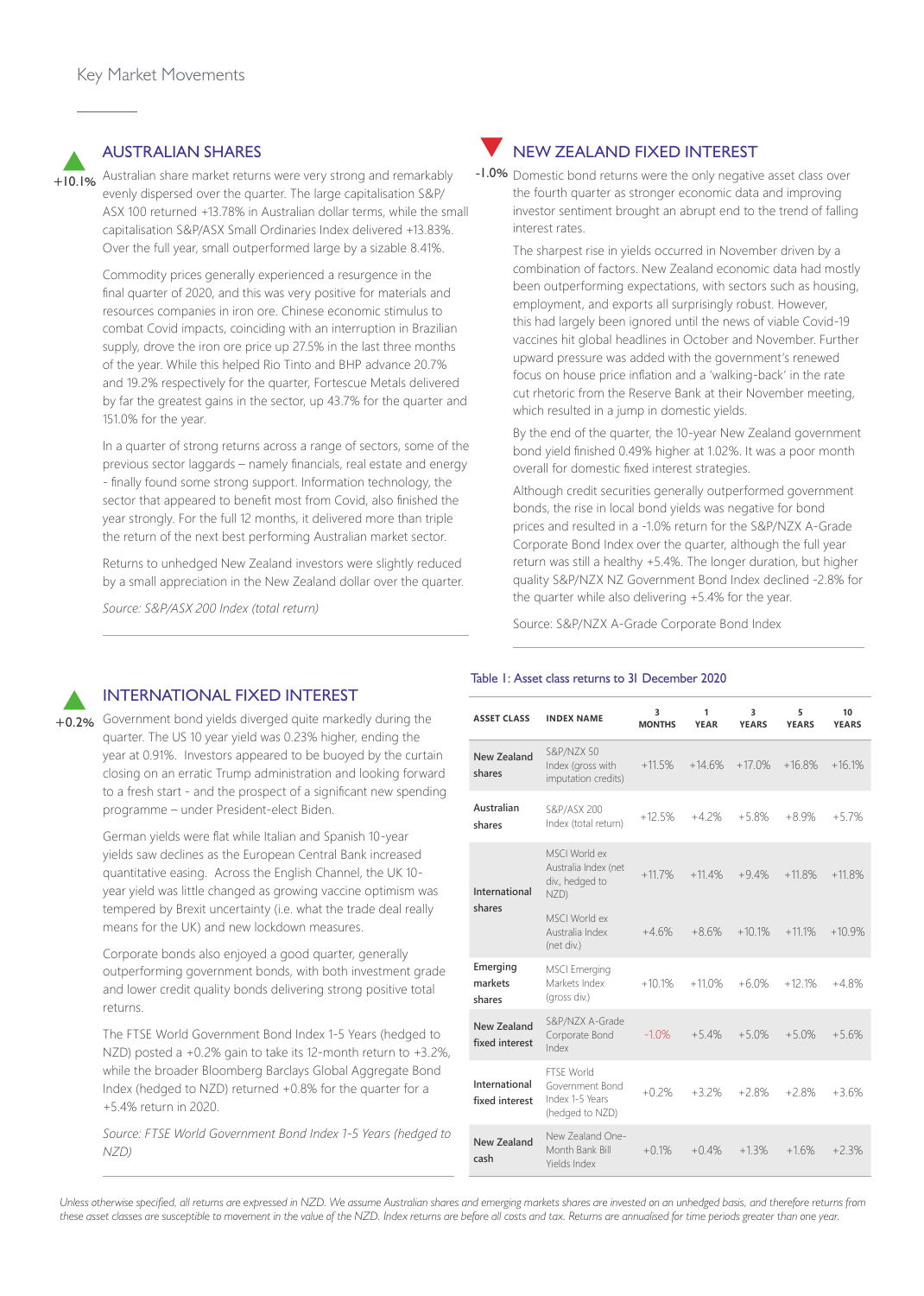# Stop playing market whack-a-mole

You're sitting in your favourite restaurant, feeling famished. The waiter arrives and reads out a long list of mouth-watering specials. Yet the moment he walks away, you find you can recall only the last item on the list.

Congratulations, you've been struck by the recency effect.

In psychology, the recency effect refers to a human tendency, when asked to remember a long list of items, to have a sharper recall of the last items on the list. No doubt you've experienced this at a party. When introduced to ten people, you only recall the name of the last one or two.



#### Recency in finance

The recency effect occurs in finance, too, although the consequences can be more serious than forgetting whether the potatoes were roasted or fired or who the man in the blue shirt was.

Quite simply, if you are making investment decisions based on what happened in markets in the last week or the last day, you risk chasing past winners or perceiving as the greatest risk something that has already occurred and been priced in.

We have seen that in dramatic terms in recent months with many people turning defensive in March at the peak of the coronavirus crisis, only to see risk assets bouncing back in equally dramatic fashion in the second quarter of the year.

#### Our cave brain

There is an evolutionary reason for the recency effect. Just as we did when we were hunter gatherers more than ten thousand years ago, our brains are programmed to respond to what we perceive as the most immediate threats. Equally, we are likely to see as the best opportunities those that proved themselves in the immediate prior period. During particularly traumatic markets, or alternatively, during rampant bull markets, this effect can be magnified. Our shortterm memories (the human equivalent of computer RAM) dominate our decisionmaking process, extrapolating recent returns into the future.

The consequences of this behaviour too often are that people buy stocks at or near the top of the cycle or sell them at or near the bottom. In bull markets, this equates to fear of missing out, while in bear markets the overwhelming imperative is loss aversion.

#### "This time is different"

Of course, the most common response to those who warn of the recency effect is to observe that this time is different. The view here is that something fundamentally has changed in markets and a more tactical approach is required when everything is so unsettled.

The problem with that argument is that while every crisis is certainly different in one way or another, that doesn't make it any wiser for investors to base their strategy on what might have been a good approach to the last one.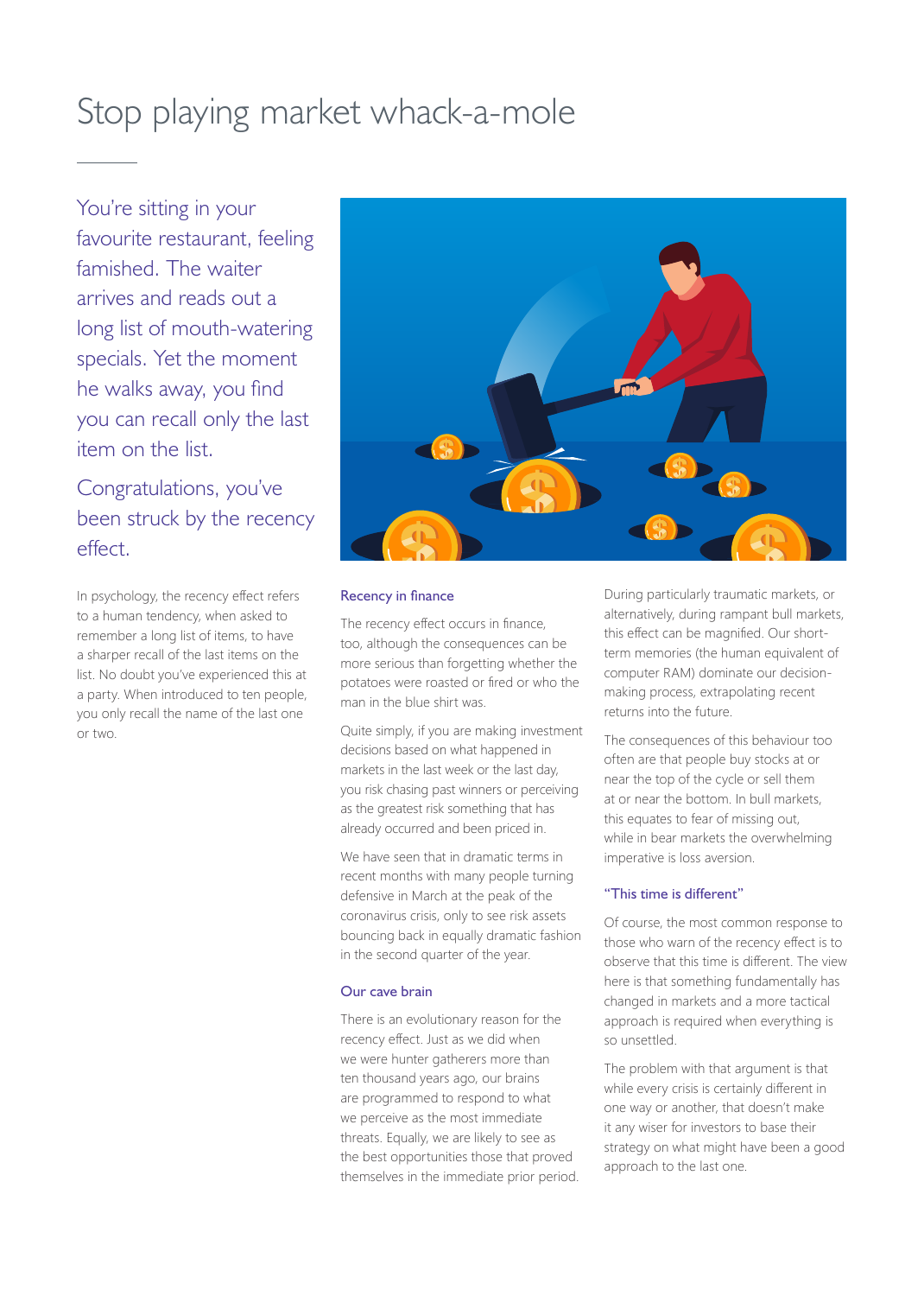This ends up resembling a game of whack-a-mole where the participant tries, usually in vain, to push rapidly appearing individual moles back into a hole by hitting them over the head with a mallet. As each mole withdraws, another one pops up somewhere else.

#### How to respond

So, if this is human nature, how do we resist the impulse to put the greatest weight in our investment decision-making on what happened last?

The answer is in asset allocation and rebalancing. By far the biggest influence in your investment outcomes is how you distribute your money across growth and defensive assets. That allocation in turn is driven by your risk appetite, your goals and your circumstances.

If you have decided at your most rational moments, that your desired allocation is 50% growth (shares, property) and 50% defensive (bonds, cash), then that's what you should stick with. If shares fall 30%, your allocation may look more like 45-55. If you respond to the market fall by selling down shares and buying bonds, you might end up with 40-60.

In other words, the recency effect can drive you away from your target portfolio by encouraging you to change your strategy based on a small sample size over a short period. This is like a pilot who responds to turbulence by completely changing course.

#### The value of rebalancing

A better response is to rebalance. If stocks have fallen sharply during the intervening rebalancing period, the adviser at the next opportunity will sell some bonds and buy stocks to bring your desired asset allocation back on target. Likewise, if stocks have done very well, he may sell some stocks and buy bonds.

The important point is your investment decisions are based this way on your risk appetite, goals and circumstances, not on what happened in markets in the past quarter.

So put the mallet away. There will always be a mole popping up somewhere. Just leave the little rascals alone.

#### *Source: The Evidence-based Investor (TEBI) www.evidenceinvestor.com*